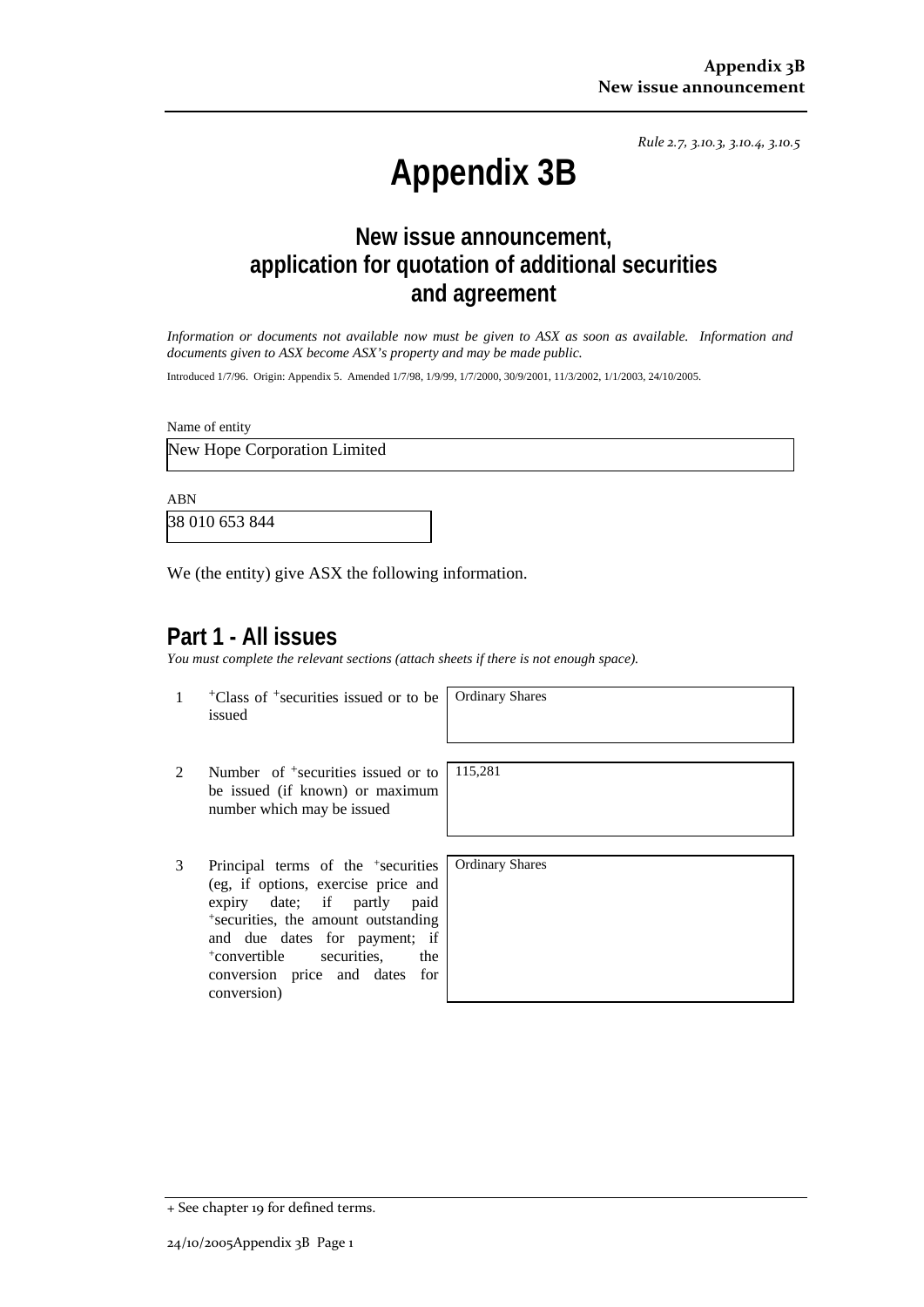| 4 | Do the <sup>+</sup> securities rank equally in all<br>respects from the date of allotment<br>with an existing <sup>+</sup> class of quoted<br>+securities?                                                                                                                                                                                                                                                | Yes                                                                                                    |                                            |
|---|-----------------------------------------------------------------------------------------------------------------------------------------------------------------------------------------------------------------------------------------------------------------------------------------------------------------------------------------------------------------------------------------------------------|--------------------------------------------------------------------------------------------------------|--------------------------------------------|
|   | If the additional securities do not<br>rank equally, please state:<br>the date from which they do<br>the<br>extent to<br>which<br>they<br>participate for the next dividend,<br>(in<br>the<br>case<br>of<br>a<br>trust.<br>distribution) or interest payment<br>the extent to which they do not<br>٠<br>rank equally, other than in<br>relation to the next dividend.<br>distribution or interest payment |                                                                                                        |                                            |
| 5 | Issue price or consideration                                                                                                                                                                                                                                                                                                                                                                              | Nil                                                                                                    |                                            |
| 6 | Purpose of the issue<br>(If issued as consideration for the<br>acquisition of assets, clearly identify<br>those assets)                                                                                                                                                                                                                                                                                   | Issue of Ordinary Shares following<br>Performance<br>Rights<br>issued<br>Performance Share Rights Plan | the vesting of<br>under<br>the<br>Employee |
| 7 | Dates of entering <sup>+</sup> securities into<br>uncertificated holdings or despatch<br>of certificates                                                                                                                                                                                                                                                                                                  | 1 August 2012                                                                                          |                                            |
|   |                                                                                                                                                                                                                                                                                                                                                                                                           |                                                                                                        |                                            |
|   |                                                                                                                                                                                                                                                                                                                                                                                                           | Number                                                                                                 | +Class                                     |
| 8 | $\sigma$ f<br>Number<br><sup>+</sup> class<br>all<br>and<br>quoted<br><b>ASX</b><br>*securities<br>on<br>(including the securities in clause<br>2 if applicable)                                                                                                                                                                                                                                          | 830,526,815                                                                                            | Ordinary shares                            |

<sup>+</sup> See chapter 19 for defined terms.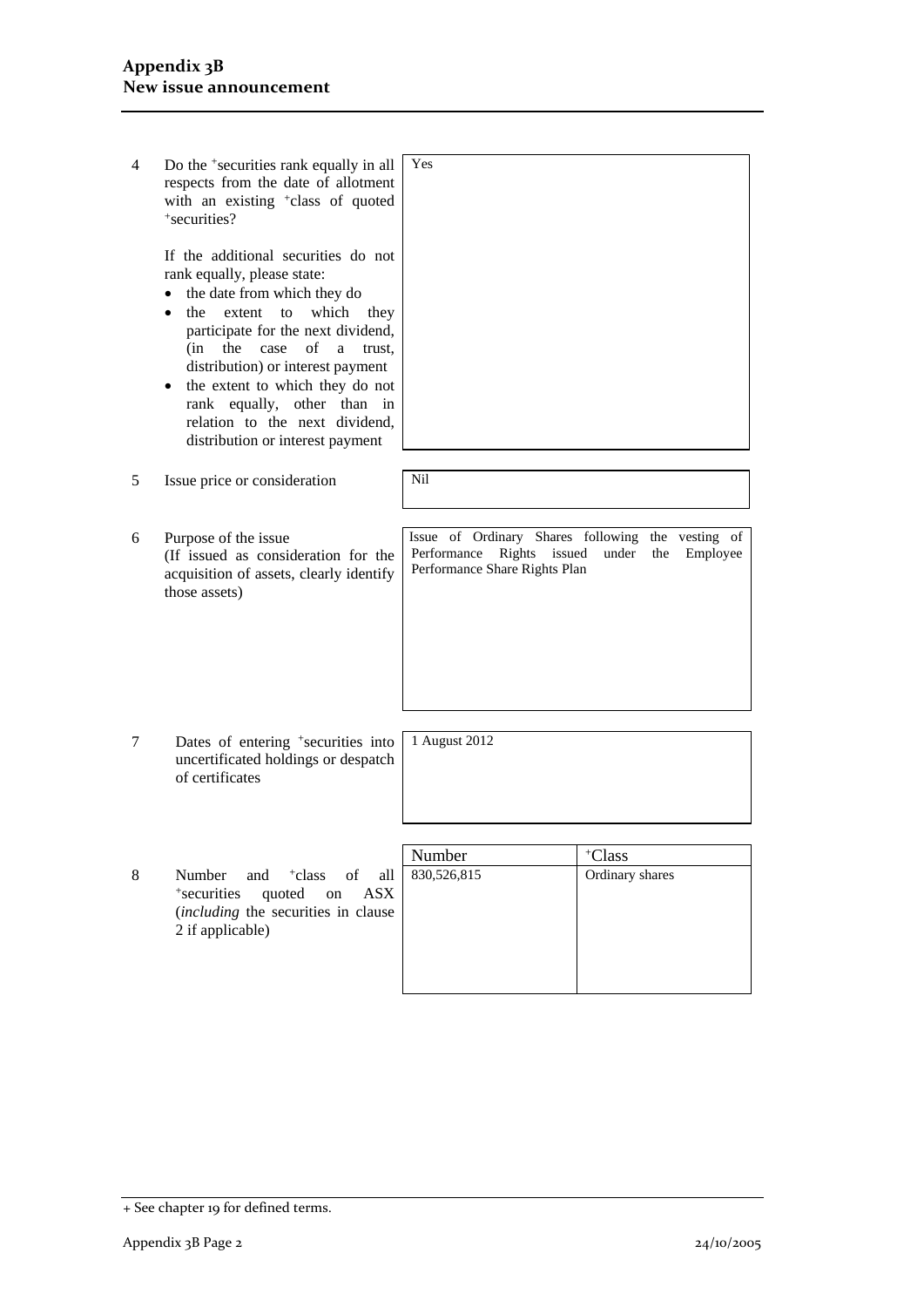|              |                                                                 | Number                                                           | +Class                            |
|--------------|-----------------------------------------------------------------|------------------------------------------------------------------|-----------------------------------|
| 9            | Number<br>and <sup>+</sup> class<br>of<br>all                   | Performance Rights (on                                           |                                   |
|              | *securities not quoted on ASX                                   | vesting the rights require<br>the issue of $164,858$             |                                   |
|              | <i>(including the securities in clause)</i><br>2 if applicable) | Ordinary Shares)                                                 |                                   |
|              |                                                                 | 84,506                                                           | August 2013 Performance<br>Rights |
|              |                                                                 | 59,905                                                           | August 2014 Performance<br>Rights |
|              |                                                                 | 20,447                                                           | August 2015 Performance<br>Rights |
|              |                                                                 |                                                                  |                                   |
|              |                                                                 |                                                                  |                                   |
| $1^{\prime}$ | $\mathbf{D}^*$ is the set of $\mathbf{A}$<br>$\mathbf{r}$       | Department Districts and distributed in according One constitute |                                   |

trust, distribution policy) on the increased capital (interests)

10 Dividend policy (in the case of a Performance Rights - no dividend is payable. On vesting, dividends are payable on the Ordinary Shares issued

# **Part 2 - Bonus issue or pro rata issue**

| 11 | security<br>holder<br>approval<br><b>Is</b><br>required?                                                 |  |
|----|----------------------------------------------------------------------------------------------------------|--|
| 12 | Is the issue renounceable or non-<br>renounceable?                                                       |  |
| 13 | Ratio in which the <sup>+</sup> securities will<br>be offered                                            |  |
| 14 | <sup>+</sup> Class of <sup>+</sup> securities to which the<br>offer relates                              |  |
| 15 | $+$ Record<br>determine<br>date<br>to<br>entitlements                                                    |  |
| 16 | Will holdings on different registers<br>(or subregisters) be aggregated for<br>calculating entitlements? |  |
| 17 | Policy for deciding entitlements in<br>relation to fractions                                             |  |

<sup>+</sup> See chapter 19 for defined terms.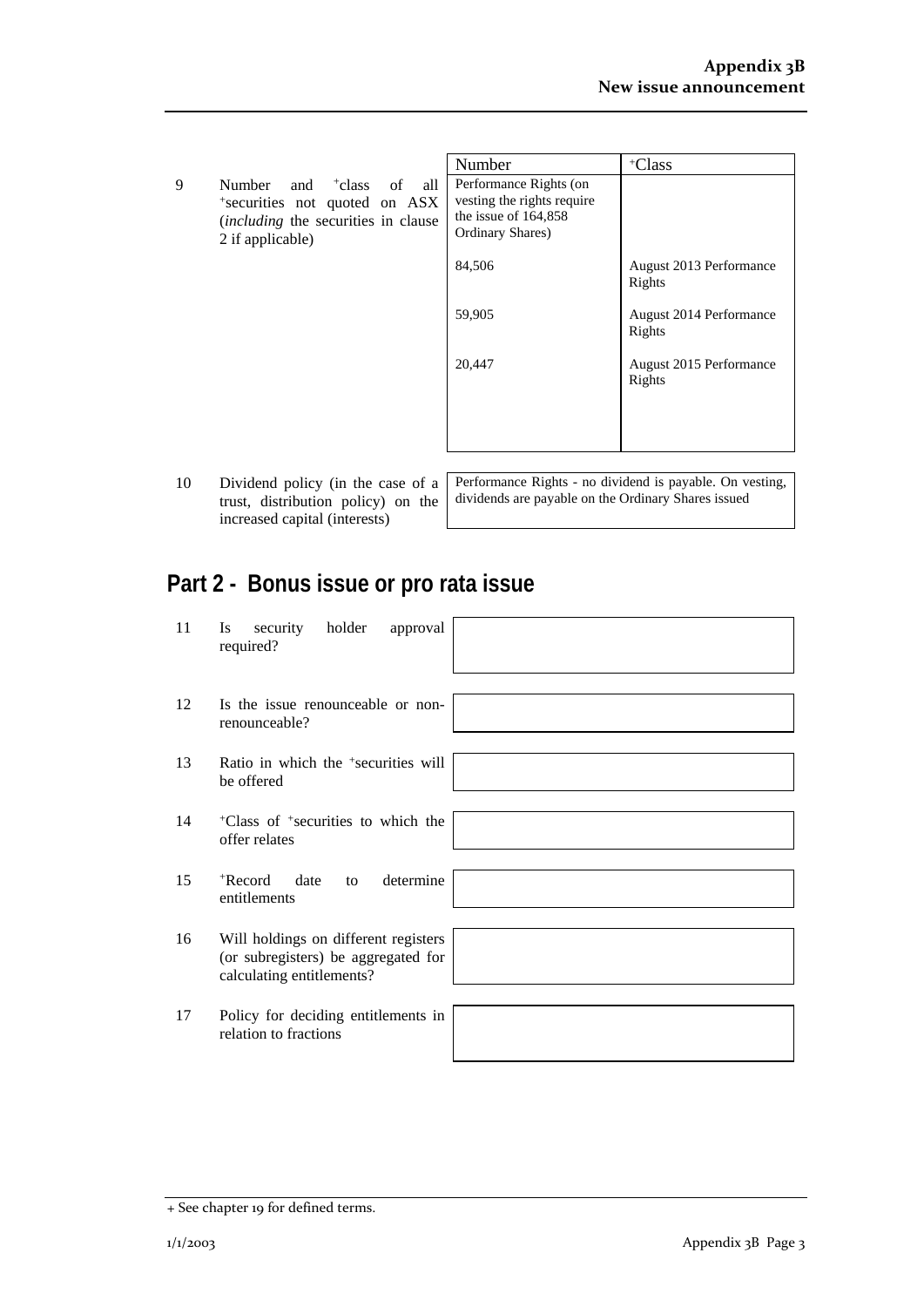#### **Appendix 3B New issue announcement**

| 18 | Names of countries in which the<br>entity has +security holders who<br>will not<br>be<br>new<br>issue<br>sent<br>documents                                              |  |
|----|-------------------------------------------------------------------------------------------------------------------------------------------------------------------------|--|
|    | Note: Security holders must be told how their<br>entitlements are to be dealt with.                                                                                     |  |
|    | Cross reference: rule 7.7.                                                                                                                                              |  |
| 19 | of<br>Closing<br>date<br>for<br>receipt                                                                                                                                 |  |
|    | acceptances or renunciations                                                                                                                                            |  |
| 20 | Names of any underwriters                                                                                                                                               |  |
|    |                                                                                                                                                                         |  |
| 21 | Amount of any underwriting fee or<br>commission                                                                                                                         |  |
|    |                                                                                                                                                                         |  |
| 22 | Names of any brokers to the issue                                                                                                                                       |  |
|    |                                                                                                                                                                         |  |
| 23 | Fee or commission payable to the<br>broker to the issue                                                                                                                 |  |
|    |                                                                                                                                                                         |  |
| 24 | handling<br>Amount<br>of<br>any<br>fee<br>brokers who lodge<br>payable to<br>acceptances or renunciations on<br>behalf of <sup>+</sup> security holders                 |  |
|    |                                                                                                                                                                         |  |
| 25 | If the issue is<br>contingent<br>on<br>*security holders'<br>approval,<br>the<br>date of the meeting                                                                    |  |
|    |                                                                                                                                                                         |  |
| 26 | Date entitlement and acceptance<br>form and prospectus or Product<br>Disclosure Statement will be sent to<br>persons entitled                                           |  |
|    |                                                                                                                                                                         |  |
| 27 | If the entity has issued options, and<br>the terms entitle option holders to<br>participate on exercise, the date on<br>which notices will be sent to option<br>holders |  |
| 28 | Date rights trading will begin (if                                                                                                                                      |  |
|    | applicable)                                                                                                                                                             |  |
| 29 | Date rights trading will end (if                                                                                                                                        |  |
|    | applicable)                                                                                                                                                             |  |
| 30 | How do <sup>+</sup> security holders sell their                                                                                                                         |  |
|    |                                                                                                                                                                         |  |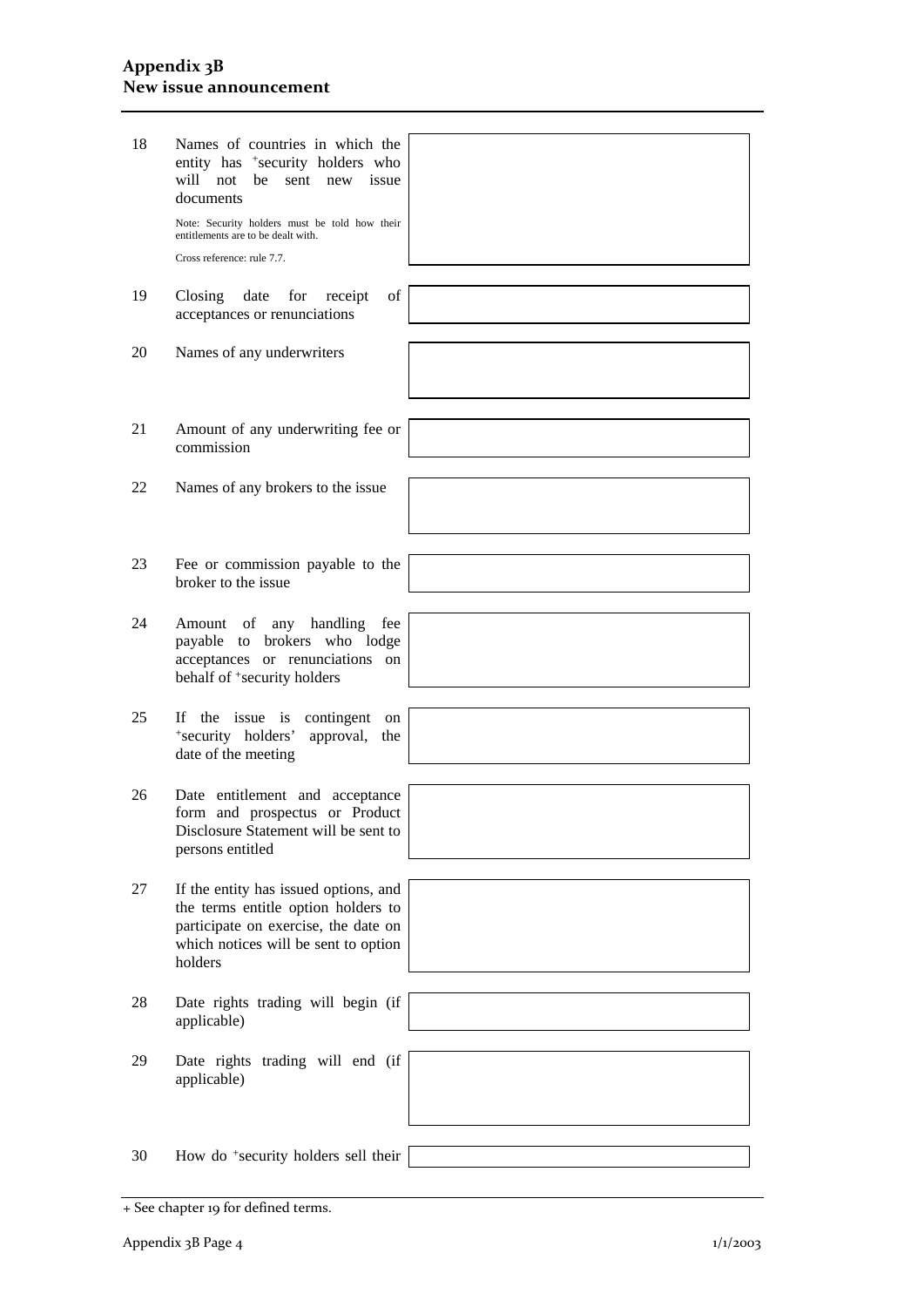entitlements *in full* through a broker?

- 31 How do +security holders sell *part* of their entitlements through a broker and accept for the balance?
- $32$  How do <sup>+</sup>security holders disp of their entitlements (except by through a broker)?
- 33 +Despatch date

| oose<br>sale |  |  |  |
|--------------|--|--|--|
|              |  |  |  |
|              |  |  |  |

## **Part 3 - Quotation of securities**

*You need only complete this section if you are applying for quotation of securities* 

- 34 Type of securities (*tick one*)
- (a)  $\Box$  Securities described in Part 1
- (b) All other securities

Example: restricted securities at the end of the escrowed period, partly paid securities that become fully paid, employee incentive share securities when restriction ends, securities issued on expiry or conversion of convertible securities

## **Entities that have ticked box 34(a)**

#### **Additional securities forming a new class of securities**

*Tick to indicate you are providing the information or documents*

- 35 If the +securities are +equity securities, the names of the 20 largest holders of the additional +securities, and the number and percentage of additional +securities held by those holders
- $36$  If the +securities are +equity securities, a distribution schedule of the additional +securities setting out the number of holders in the categories 1 - 1,000 1,001 - 5,000 5,001 - 10,000 10,001 - 100,000 100,001 and over

37 A copy of any trust deed for the additional +securities

<sup>+</sup> See chapter 19 for defined terms.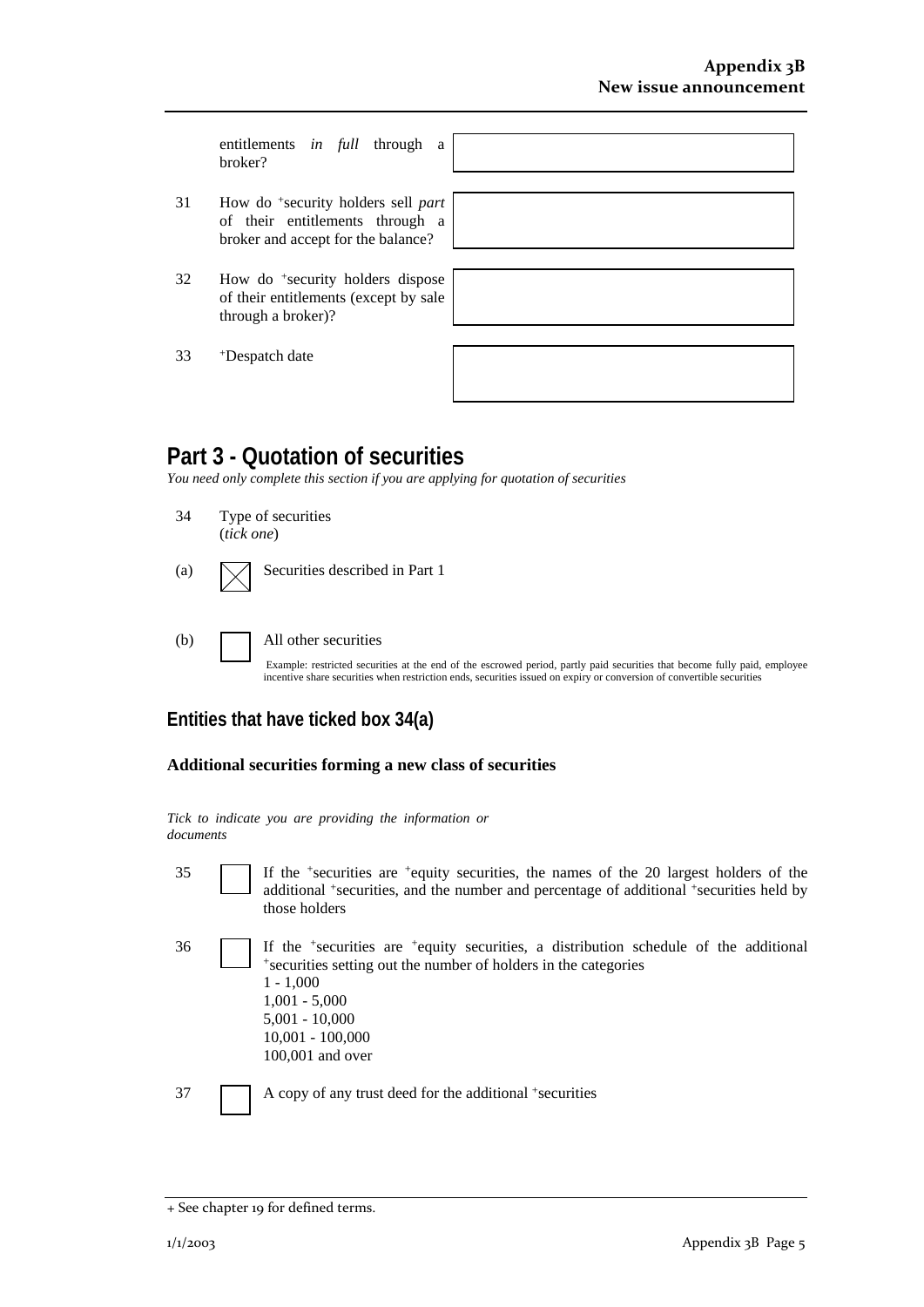### **Entities that have ticked box 34(b)**

- 38 Number of securities for which +quotation is sought
- 39 Class of +securities for which quotation is sought
- 40 Do the +securities rank equally in all respects from the date of allotment with an existing <sup>+</sup>class of quoted +securities?

If the additional securities do not rank equally, please state:

- the date from which they do
- the extent to which they participate for the next dividend, (in the case of a trust, distribution) or interest payment
- the extent to which they do not rank equally, other than in relation to the next dividend, distribution or interest payment
- 41 Reason for request for quotation now

Example: In the case of restricted securities, end of restriction period

(if issued upon conversion of another security, clearly identify that other security)

|    |                                                                                                                          | Number | <sup>+</sup> Class |
|----|--------------------------------------------------------------------------------------------------------------------------|--------|--------------------|
| 42 | Number and <sup>+</sup> class of all <sup>+</sup> securities<br>quoted on ASX (including the<br>securities in clause 38) |        |                    |
|    |                                                                                                                          |        |                    |

|  |  |  |  | + See chapter 19 for defined terms. |  |
|--|--|--|--|-------------------------------------|--|
|--|--|--|--|-------------------------------------|--|